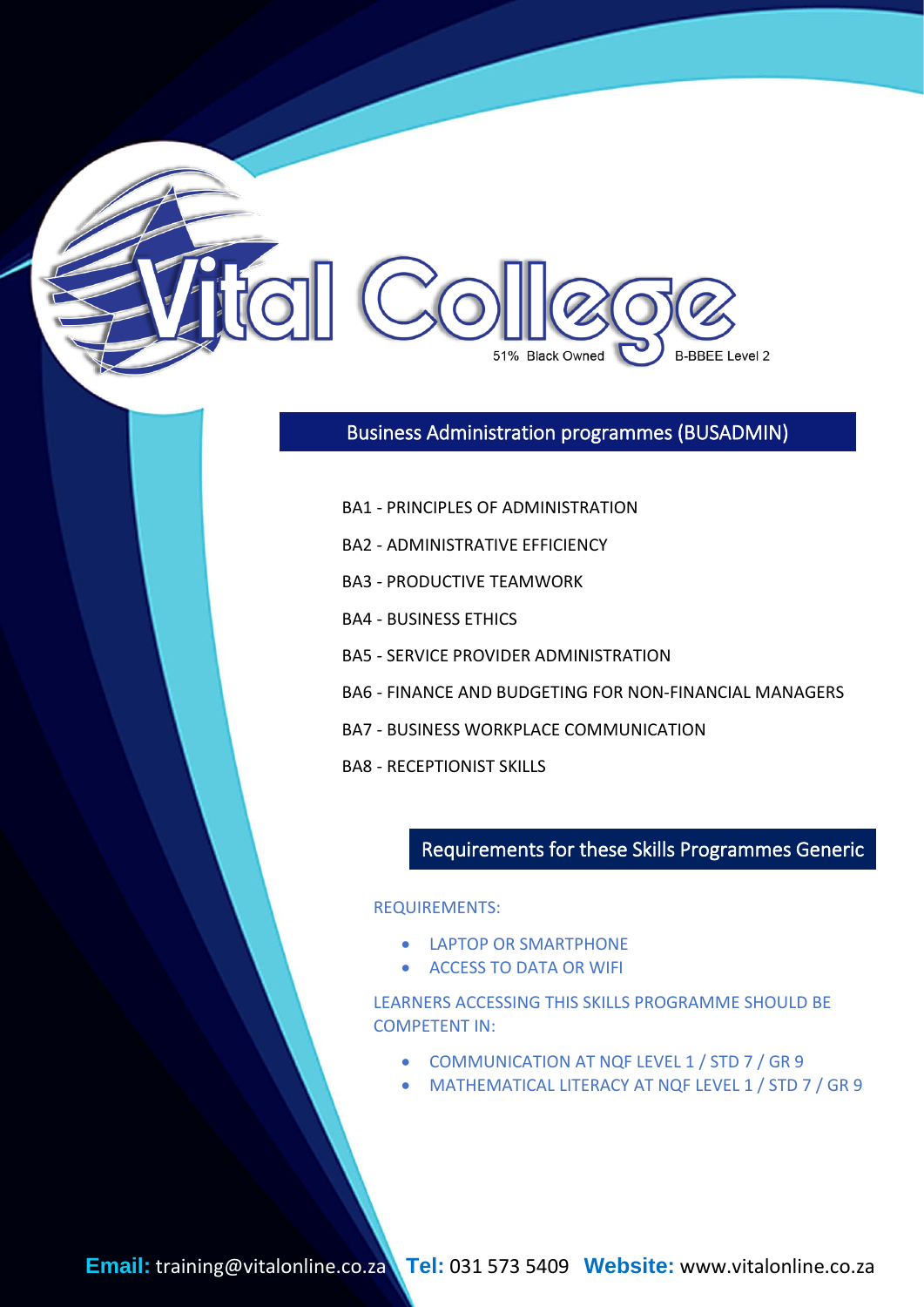#### **Business Administration programmes (BUSADMIN)**

The Business Administration skills programmes are based on the qualification National Certificate: Business Administration Services (SAQA 61595) at NQF level 4 and are intended for any individual who interested in administration function of any business or workplace. Several skills programmes may lead to the attaining of the full qualification. They are designed to add value to your work performance and is intended to enhance the service within the field of administration within all sectors.

These Business Administration skills programmes enable the individual to acquire knowledge, the necessary skills and values needed to be excellent in administration within the business or the workplace. This will include effective communication, ethics, service provider administration, effective teamwork and financial administration.

#### BA1 Principles of Administration

- Controlling and dealing with confidential information and documents as well as evaluating, ordering and distribution of office stationery whilst implementing control measures with individuals within the business or workplace
- Have an understanding of the various administrative systems required by business or the workplace
- Be able to develop and update administrative systems that will also keep administrative information at the required level of confidentiality in a specific business environment
- Be able to develop policies and procedures on administrative systems and write them into a manual and to differentiate between fixed assets and stock in a business unit.
- Explaining the management of fixed assets and the influence that stock management can have on the profitability of a business
- Applying the basic principles of stock and fixed asset management to a business or workplace

| 110009 | Manage administration records                                                     | 10        |
|--------|-----------------------------------------------------------------------------------|-----------|
| 110003 | Develop administrative procedures in a selected organization                      |           |
| 13945  | Describe and apply the management of stock and fixed assets<br>in a business unit | $\Lambda$ |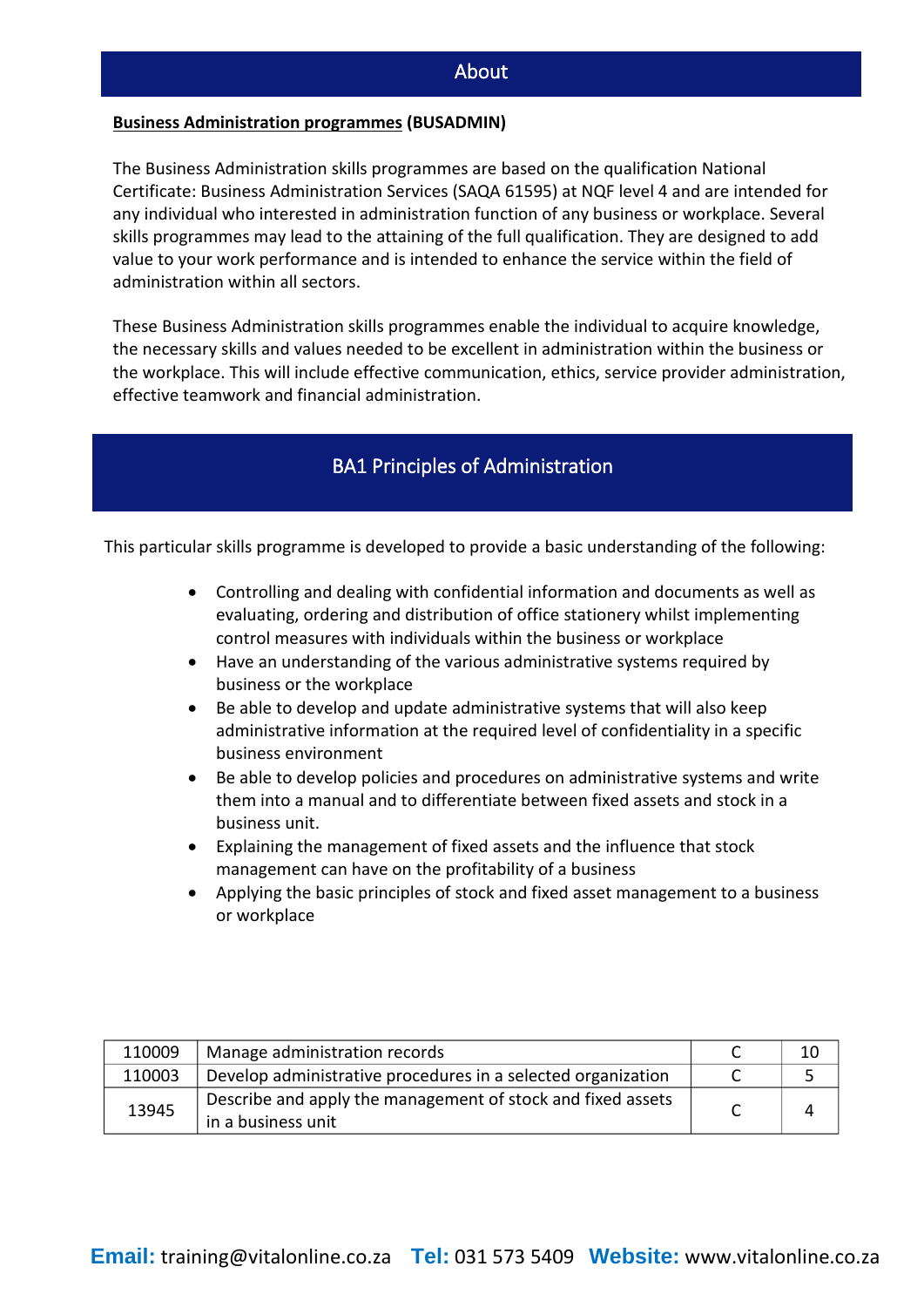### BA2 - ADMINISTRATIVE EFFICIENCY

- Plan and organise their own work and maintain files and records.
- Establish and maintain working relationships in a business or the workplace
- Relating the purpose, content, form, frequency and recipients of a range of reports to the information needs of a selected business and identifying information sources and organisational procedures for obtaining and distributing information relevant to a selected business function.
- Compiling reports related to a selected business function, ensuring content and format are appropriate to information requirements and that reporting deadlines are met whilst liaising with relevant parties and verifying that reported information is in accordance with requirements and purpose of the report.
- Identifying time management profiles and understanding the principles of time management
- Drawing up and implementing time efficient work plans to carry out department / division / section work functions
- Understanding him/herself as worker in a specific position as well as the dynamics within a specific group whilst identifying their own role in a business or the workplace.
- Developing a plan of action to enhance team performance and using a variety of strategies to deal with potential conflict in a team or group.

| 110021 | Achieve personal effectiveness in business environment                                     |   |   |
|--------|--------------------------------------------------------------------------------------------|---|---|
| 110023 | Present information in report format                                                       |   |   |
| 15234  | Apply efficient time management to the work of a<br>department/ division/section           |   | 4 |
| 13912  | Apply knowledge of self and team in order to develop a plan<br>to enhance team performance | E |   |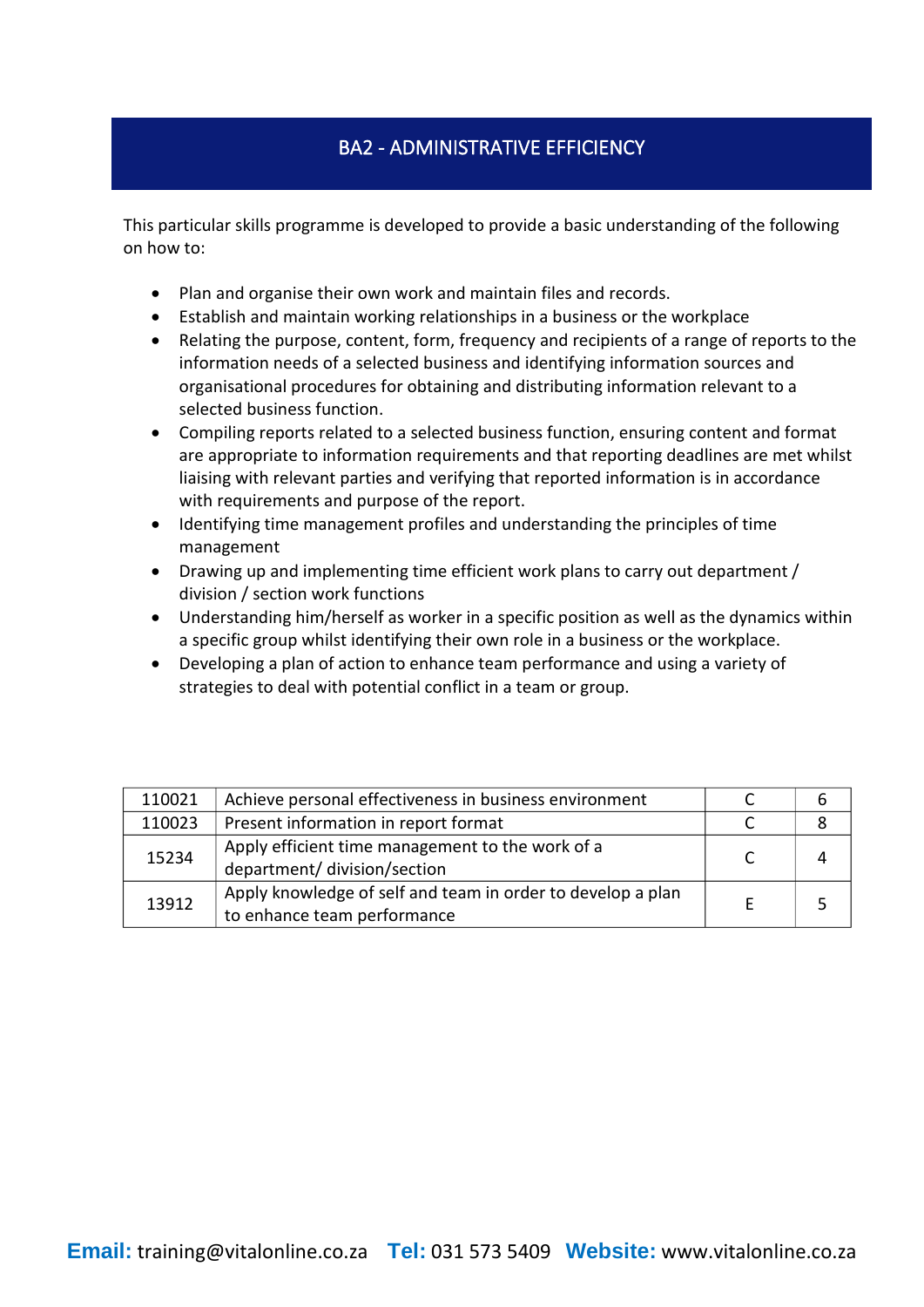#### BA3 - PRODUCTIVE TEAMWORK

- Controlling and dealing with confidential information and documents as well as evaluating, ordering and distribution of office stationery whilst implementing control measures with individuals within the business or workplace
- Have an understanding of the various administrative systems required by business or the workplace
- Be able to develop and update administrative systems that will also keep administrative information at the required level of confidentiality in a specific business environment
- Be able to develop policies and procedures on administrative systems and write them into a manual and to differentiate between fixed assets and stock in a business unit.
- Explaining the management of fixed assets and the influence that stock management can have on the profitability of a business
- Applying the basic principles of stock and fixed asset management to a business or workplace

| 110009 | Manage administration records                                                     | 10 |
|--------|-----------------------------------------------------------------------------------|----|
| 110003 | Develop administrative procedures in a selected organization                      |    |
| 13945  | Describe and apply the management of stock and fixed assets<br>in a business unit |    |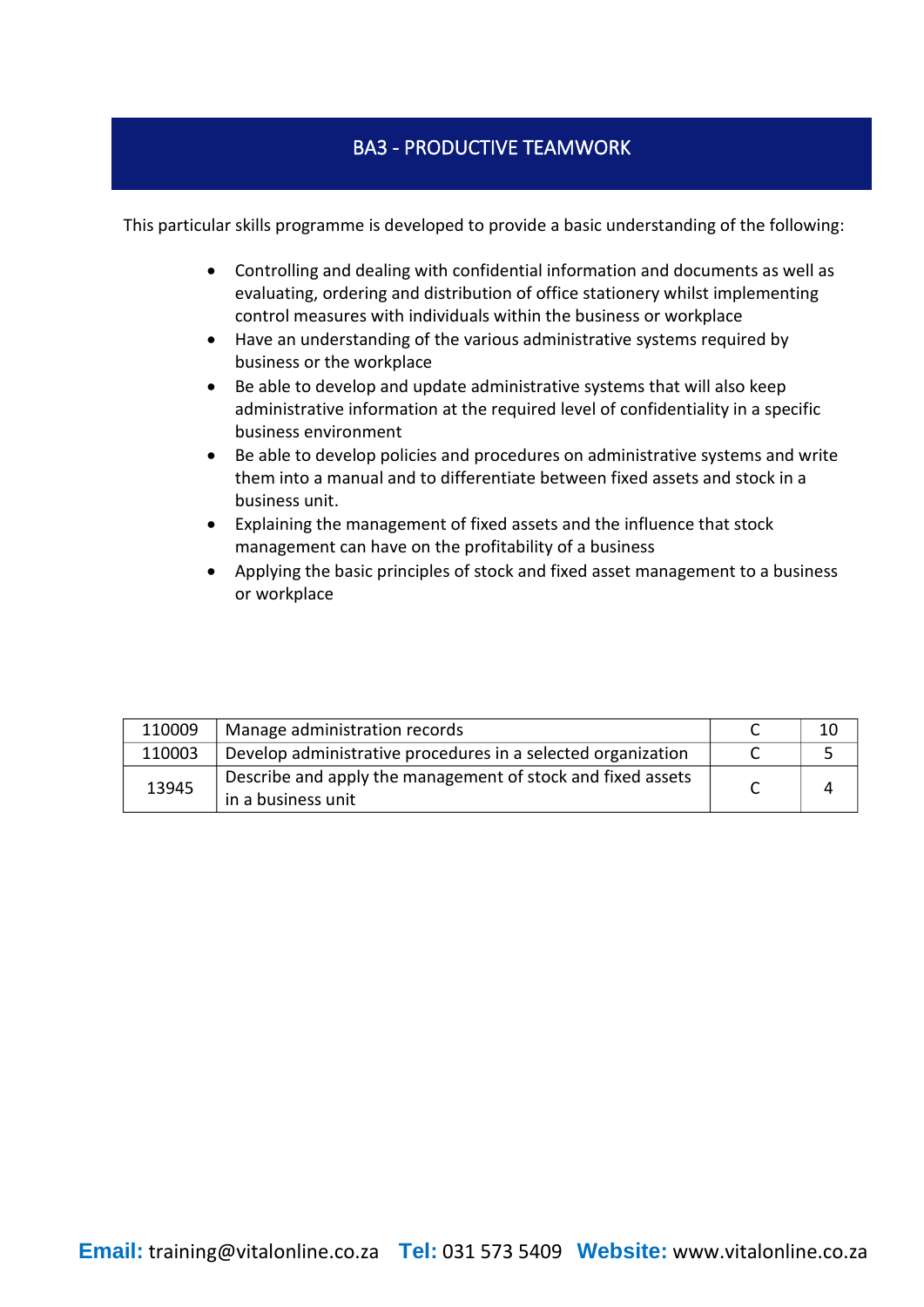### BA4 - BUSINESS ETHICS

- Describing and adhering to the code of conduct and ethical issues in a business or the workplace.
- Identifying and understanding the ethical issues in a business or the workplace.
- Describing fraud as it occurs and demonstrating knowledge and understanding of legal aspects relating to fraud in an office environment.
- Demonstrating knowledge and understanding of internal processes around the investigation of fraud and analysing trends and the impact of fraud in an office environment.
- Explaining and assisting with control mechanisms used to contain fraud in an office environment.
- Understanding the effects of HIV/AIDS on the immune system and knowing how HIV/AIDS is transmitted and the implications of the HIV/AIDS pandemic for society, the economy, a business sub-sector, an organisation and a specific workplace.
- Knowing what behaviour is safe and what behaviour caries the risk of HIV/AIDS transmission and knowing what guidelines and assistance are available to support workers with HIV/AIDS and recognise own role in creating a caring work environment.

| 10022  | Comply with organizational ethics                                       |   |
|--------|-------------------------------------------------------------------------|---|
| 110026 | Describe and assist in the control of fraud in an office<br>environment | л |
| 13915  | Demonstrate knowledge and understanding of HIV/AIDS in a<br>workplace   |   |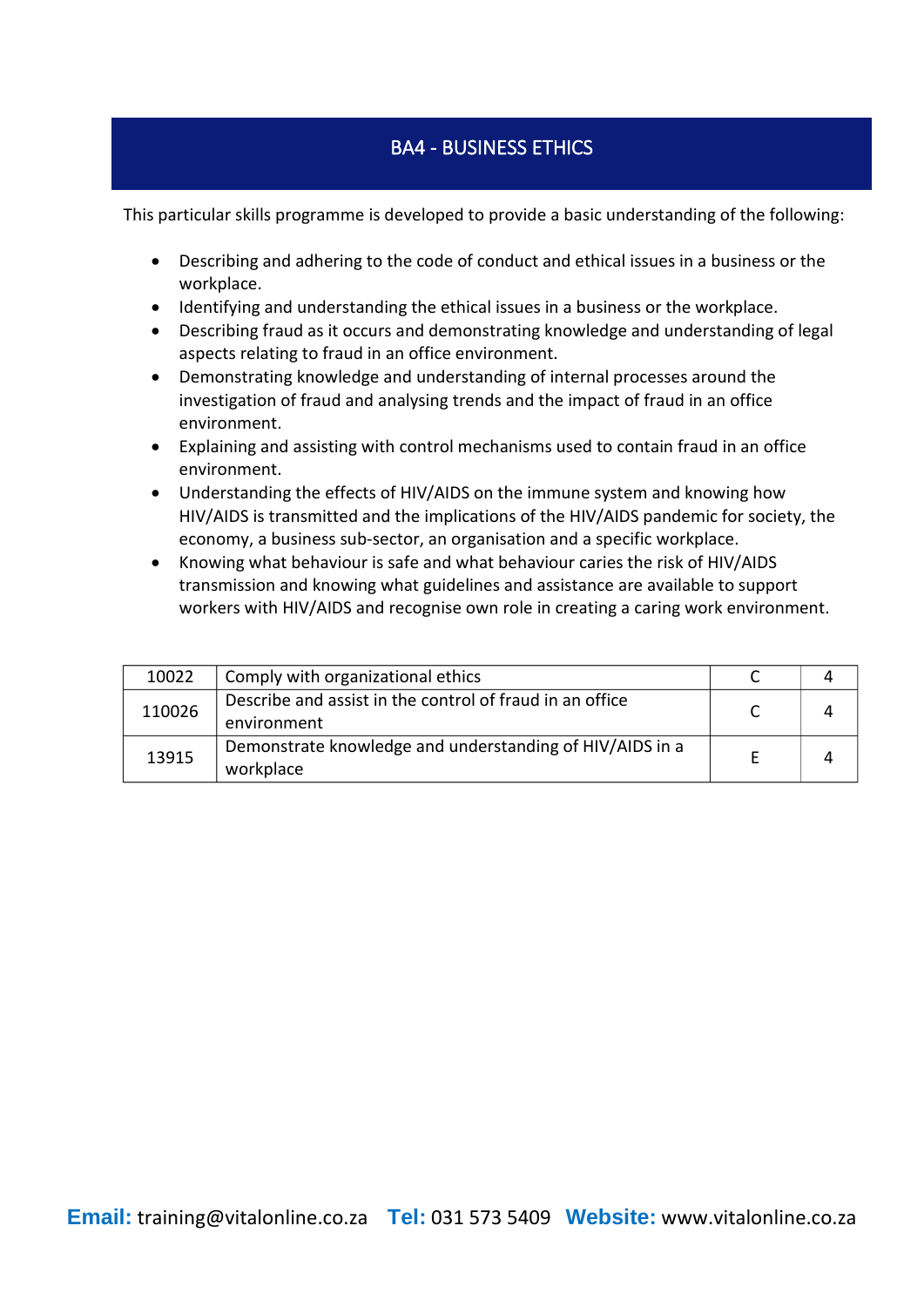## BA5 - SERVICE PROVIDER ADMINISTRATION

- Describe the elements of service provider management and manage service providers who do not deliver on contracts.
- Develop contracts for service providers and evaluate the deliverables of service providers for the business and contract the service providers
- Identify and verify the nature of service provision required and draft basic terms of reference to outline the nature of the service provision
- Utilise the most appropriate tool to source applications from prospective service providers
- Analysing articles and reports from current print and electronic media relating to a specific business sector or industry and demonstrating knowledge and understanding of the latest innovations and developments in technology that could impact on a specific business sector or industry.
- Analysing proposed business or industrial developments and issues in the media relating to labour that could impact on the physical environment and the business sector or industry.

| 109999 | Manage service providers in a selected organisation                                                  |    |
|--------|------------------------------------------------------------------------------------------------------|----|
| 14552  | Contract service providers                                                                           |    |
| 13943  | Analyse new developments reported in the media that could<br>impact on a business sector or industry | 10 |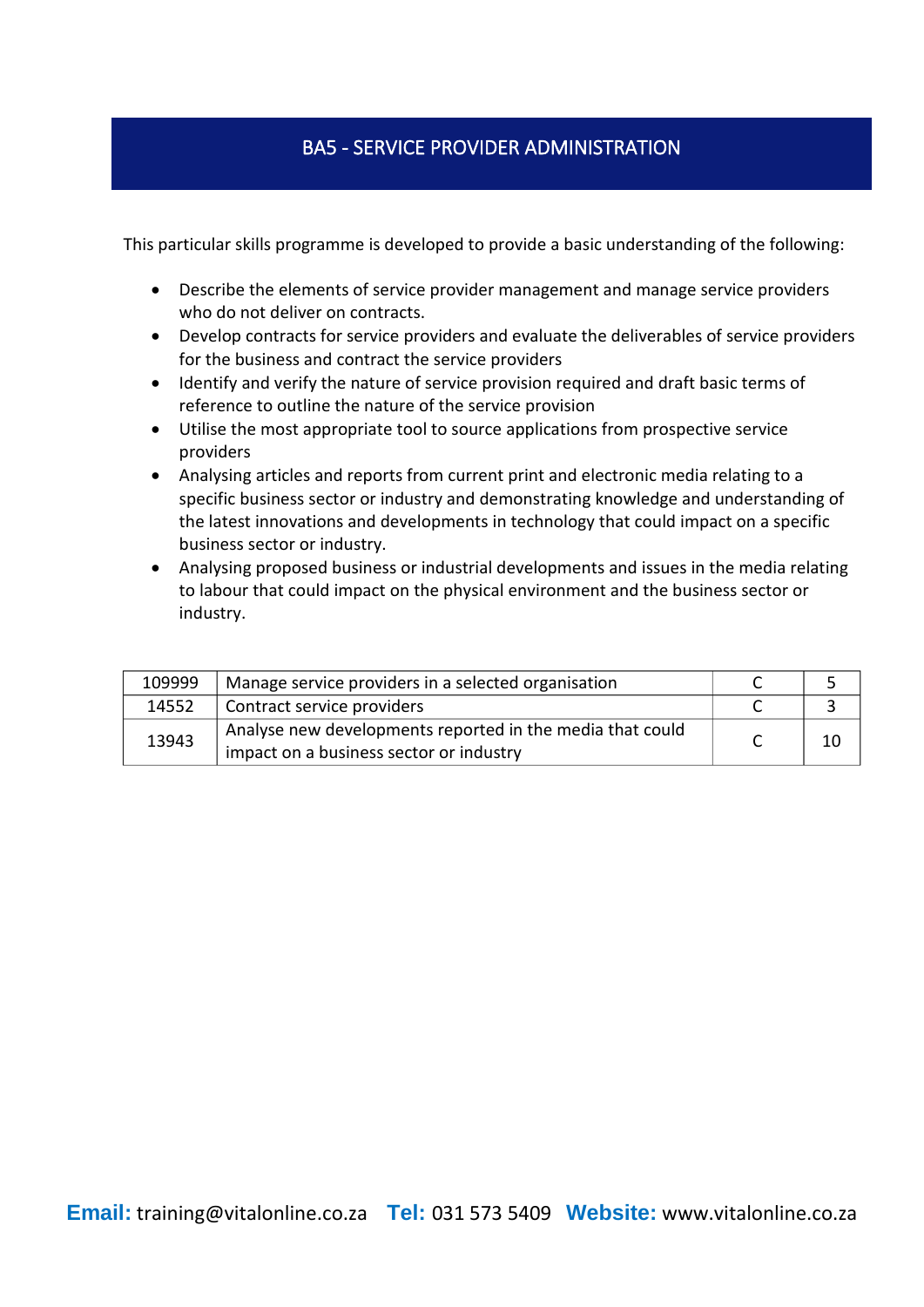#### BA6 - FINANCE AND BUDGETING FOR NON-FINANCIAL MANAGERS

- Explaining the concept of budgeting and analysing the budget needs in a business or workplace
- Presenting and justifying a proposed budget whilst monitoring and controlling actual expenses and revenue against projected expenses and revenue in a business or workplace
- The use of mathematics to plan and control financial instruments; use of simple and compound interest to make sense of and define a variety of situations; able to investigate various aspects of costs and revenue and the use mathematics to debate aspects of the national and global economy, including tax, productivity and the equitable distribution of resources of the business or workplace
- Differentiating and explaining the management of fixed assets between fixed assets and stock in a business or workplace
- Applying the basic principles of stock and fixed asset management and explaining the influence that stock management can have on the profitability in a business or workplace

| 13941 | Apply the budget function in a business unit                                      |  |
|-------|-----------------------------------------------------------------------------------|--|
| 7468  | Use mathematics to investigate and monitor the financial<br>aspects               |  |
| 13945 | Describe and apply the management of stock and fixed assets<br>in a business unit |  |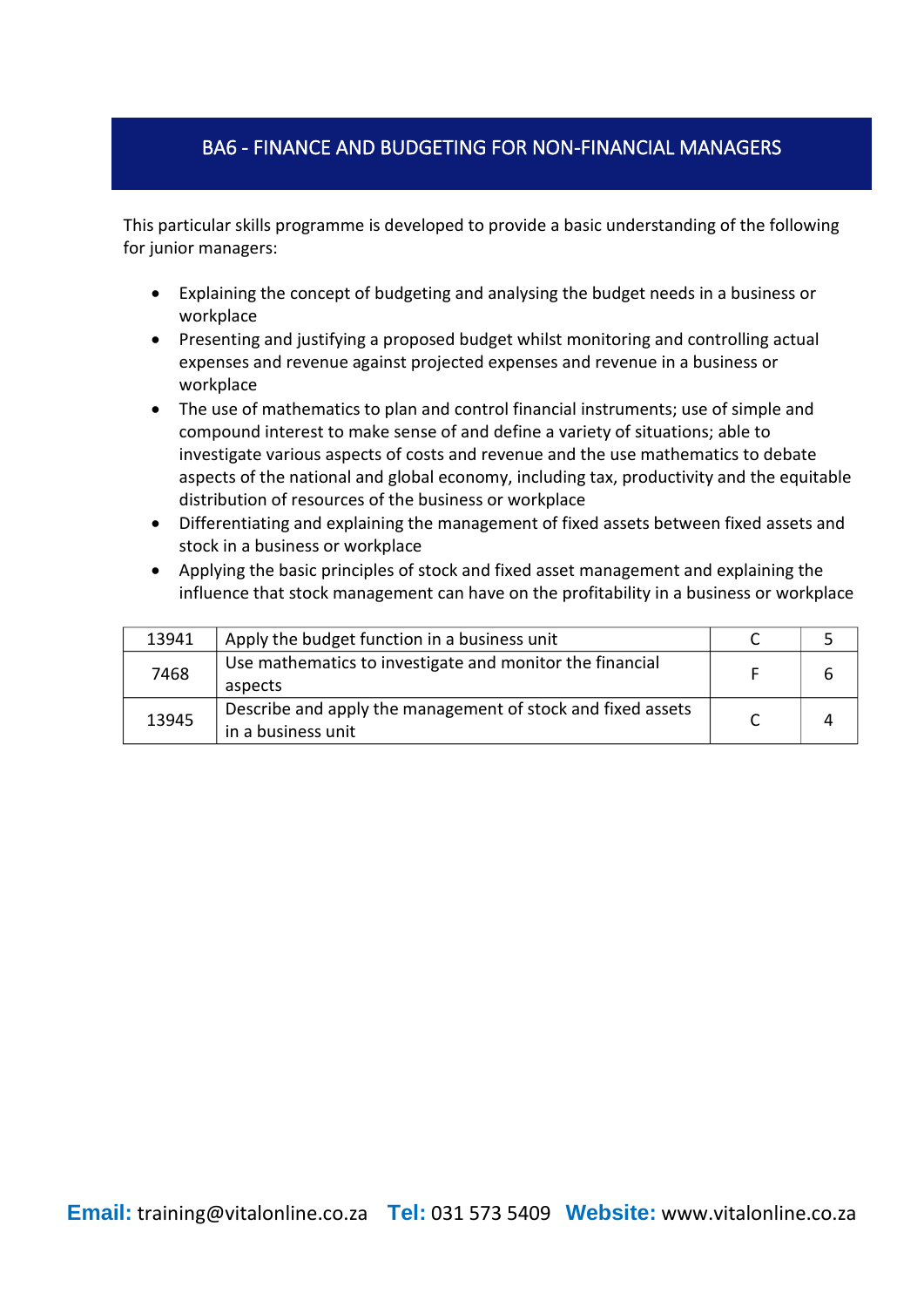#### BA7 - BUSINESS WORKPLACE COMMUNICATION

This particular skills programme is developed to provide a basic understanding of business communication of the following:

- able to respond critically yet sensitively as a listener and analyse own responses to spoken texts and adjust as required within the business or the workplace
- use strategies to be an effective speaker in sustained oral interactions and evaluate spoken discourse
- analyse and criticise texts produced for a range of purposes, audiences and contexts; identify and explain the values, attitudes and assumptions in texts and evaluate the effects of content, language and style on readers` responses in specific texts
- using textual features and conventions specific to texts; identifying the intended audience for the communication; identifying the purpose of a text; selecting the appropriate text type, format and layout for the purpose within a business or the workplace
- organising and structuring a technical text appropriately; using appropriate grammar conventions; drafting and editing a technical text; recognising errors and checking for accuracy; presenting the same information in different ways and using plain language in business or the workplace
- write effectively and creatively on a range of topics; choose language structures and features to suit communicative purposes and edit writing for fluency and unity.
- interact successfully with audience in oral communication; use strategies that capture and retain the interest of an audience and identify and respond to manipulative use of language in the business or the workplace

| 8974  | Engage in sustained oral communication and evaluate spoken<br>texts              | F |  |
|-------|----------------------------------------------------------------------------------|---|--|
| 8975  | Read analyse and respond to a variety of texts                                   |   |  |
| 12153 | Use the writing process to compose texts required in the<br>business environment | F |  |
| 8976  | Write for a wide range of contexts                                               | F |  |
| 8968  | Accommodate audience and context needs in oral<br>communication                  | F |  |